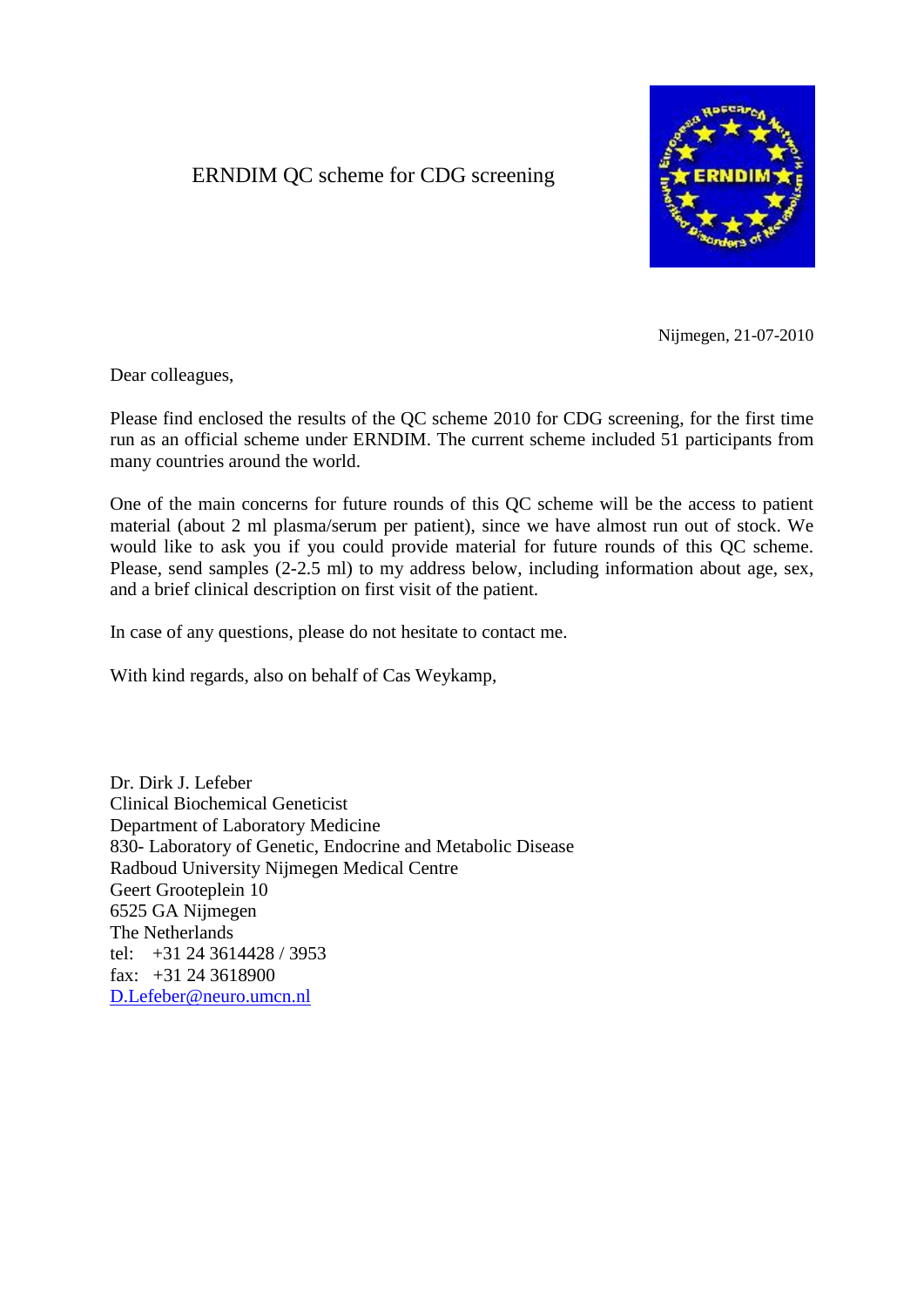# **ERNDIM QC scheme for CDG screening 2010**

### **General comments**

We have received 44 report forms, seven centres were unable to respond. In total 318 plasma/serum samples were shipped after lyophilisation in the presence of a cryoprotectant. We had to resend a few samples due to shipment or handling problems. No sample degradation was reported, and no interference was reported of the lyophilisation procedure in any of the methods used. Isofocusing was employed most often (27), followed by CE (7) and HPLC (7), Mass spectrometry (2) and Western Blotting (1). The presence of EDTA in plasma samples CDG005 and CDG009 caused strong signals at the asialotransferrin position in HPLC analysis, which complicated interpretation in a few cases.

### **Results**

Six samples were selected for shipment, the clinical information is representative for the patients.

|              | <b>Clinical information</b> | <b>Patient data</b> | <b>Final diagnosis</b> |
|--------------|-----------------------------|---------------------|------------------------|
| ERNDIMCDG005 | Floppy infant,              | M, 2 weeks          | $CDG-Ic$               |
|              | thrombocytopenia,           |                     |                        |
|              | skeletal abnormalities,     |                     |                        |
|              | abnormal facial features    |                     |                        |
| ERNDIMCDG006 | Abnormal fat distribution,  | F, 6 years          | No CDG                 |
|              | mental retardation          |                     |                        |
| ERNDIMCDG007 | Mental and motor            | M, 12 years         | $CDG-Ia$               |
|              | retardation, cerebellar     |                     |                        |
|              | hypoplasia                  |                     |                        |
| ERNDIMCDG008 | Myopia,                     | F, 10 years         | CDG-II(ATP6V0A2)       |
|              | cutis laxa, mental          |                     |                        |
|              | retardation                 |                     |                        |
| ERNDIMCDG009 | Hypoglycemia                | F, 2 years          | No CDG                 |
| ERNDIMCDG010 | Proteinuria, coagulopathy   | M, 11 years         | No CDG                 |

In the graph, the overall score is shown for all centres. The abnormal profiles were found by most centres and interpreted correctly as either type I or type II (96% average score), while a 81% score was obtained for the suggestions for further diagnostics. These results are slightly higher than for the 2009 scheme.



Figure: Overall results. *x*-axis: score, *y*-axis: number of centres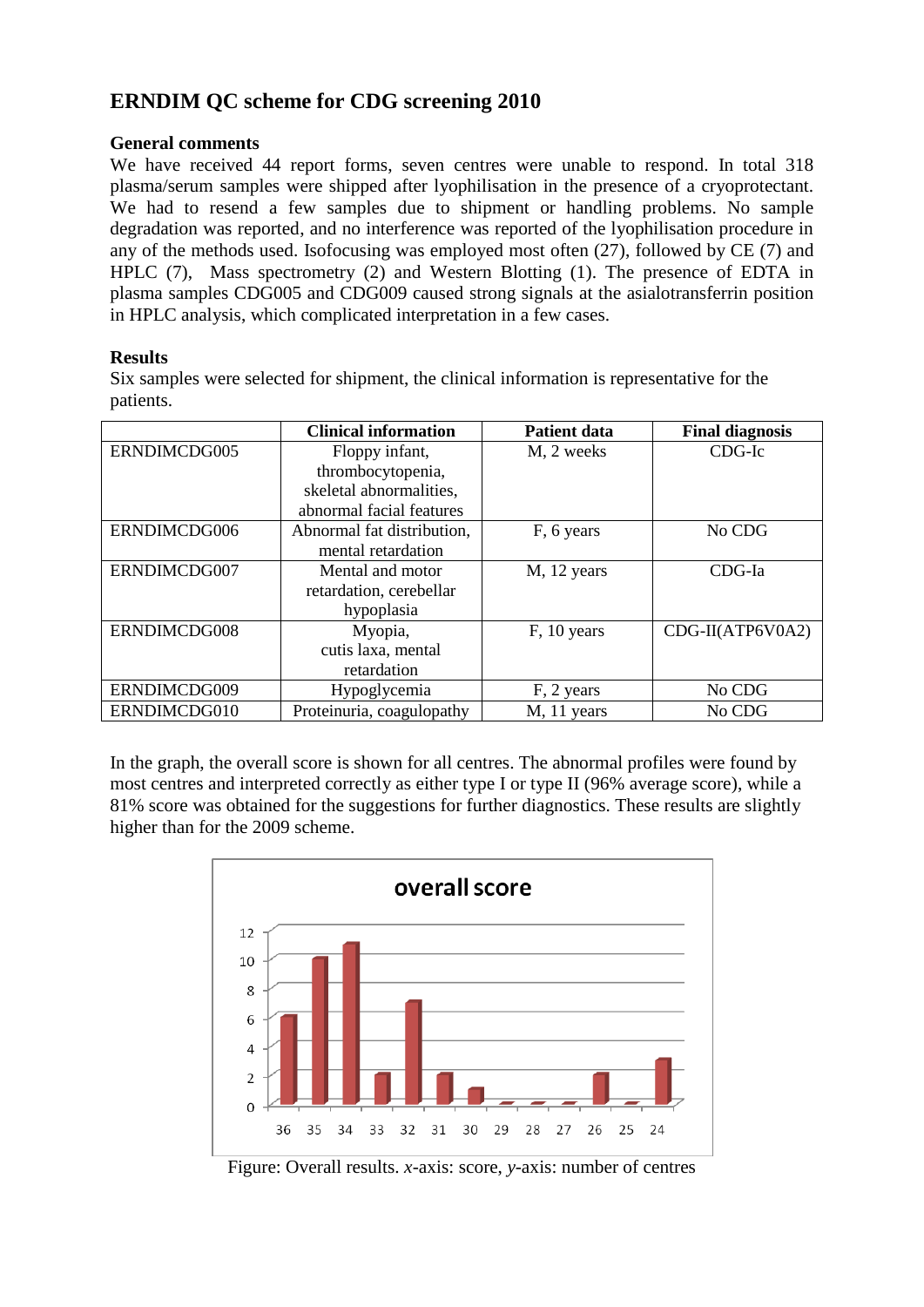The scoring system was similar to previous years (per sample: 4 points for correct identification and assignment of the profile type, and 2 points for proper suggestions for further diagnostics). According to the wish of ERNDIM we expect that the participants act as a counsellor with advice to the clinician for further work-up. We tried to keep the scoring as objective as possible, although this was quite difficult in some cases. The individual scores will be send to you by email.

## **ERNDIMCDG005**

In the screening of metabolic patients, a clear CDG type I profile was obtained in this patient. A polymorphism was excluded (profile is not very suggestive) and the clinical phenotype is not highly suggestive of either galactosemia or fructosemia as secondary causes of CDG type I. Enzyme analysis (phosphomannomutase and phosphomannose isomerase) was normal. Subsequent analysis of lipid-linked oligosaccharides showed accumulation of Dol-PP-GlcNAc<sub>2</sub>Man<sub>9</sub>, and molecular genetic analysis (*ALG6* gene) led to the diagnosis of CDG-Ic. Almost all centres correctly assigned this as an abnormal profile corresponding to a CDG type I and most centres suggested appropriate work-up for reaching the final diagnosis. Some centres requested a repeat sample due to young age. Very young children can sometimes present with a very mild type II profile. In case of a type I profile, further CDG diagnostics should be considered. Although skeletal abnormalities have been described for CDG-Ig, they can be found in other subtypes as well.

## **ERNDIMCDG006**

A normal profile was identified by almost all centres.

## **ERNDIMCDG007**

This sample is from a patient with a relatively mild form of CDG-Ia. At younger age, a clearly abnormal profile was observed that normalized completely with age. In this recent sample, the profile was again abnormal. Slightly abnormal profiles are well known for CDG-Ia patients with cerebellar hypoplasia as main presenting symptom.

Almost all centres correctly assigned this as an abnormal profile corresponding to a CDG type I and almost all centres suggested appropriate work-up for reaching the final diagnosis. Liver pathology as secondary cause for abnormal glycosylation results in type II profiles and is not correlated with type I profiles.

#### **ERNDIMCDG008**

During the screening of patients with a suspected metabolic disorder, a type II profile was observed with increased disialo- and trisialotransferrin. Secondary causes were excluded. Abnormal ApoCIII isofocusing lead to the suspicion of a combined N- and O-glycosylation defect. The clinical phenotype of cutis laxa is known in ATP6V0A2 deficiency.

Almost all centres reported an abnormal profile suggestive for CDG type II. Glycan analysis and ApoCIII isofocusing were often suggested as further diagnostics, not always was ATP6V0A2 analysis indicated. Several centres suggested CDG-IIa, but both clinical symptoms and type of profile are not suggestive. It should be noted that the transferrin glycosylation can be normal in ATP6V0A2-CDG until 6 months of age (ApoCIII already abnormal). In some cases the O-glycosylation abnormality is very mild and the patient can present with a more or less isolated N-glycosylation deficiency.

#### **ERNDIMCDG009**

A normal profile was identified by almost all centres.

#### **ERNDIMCDG010**